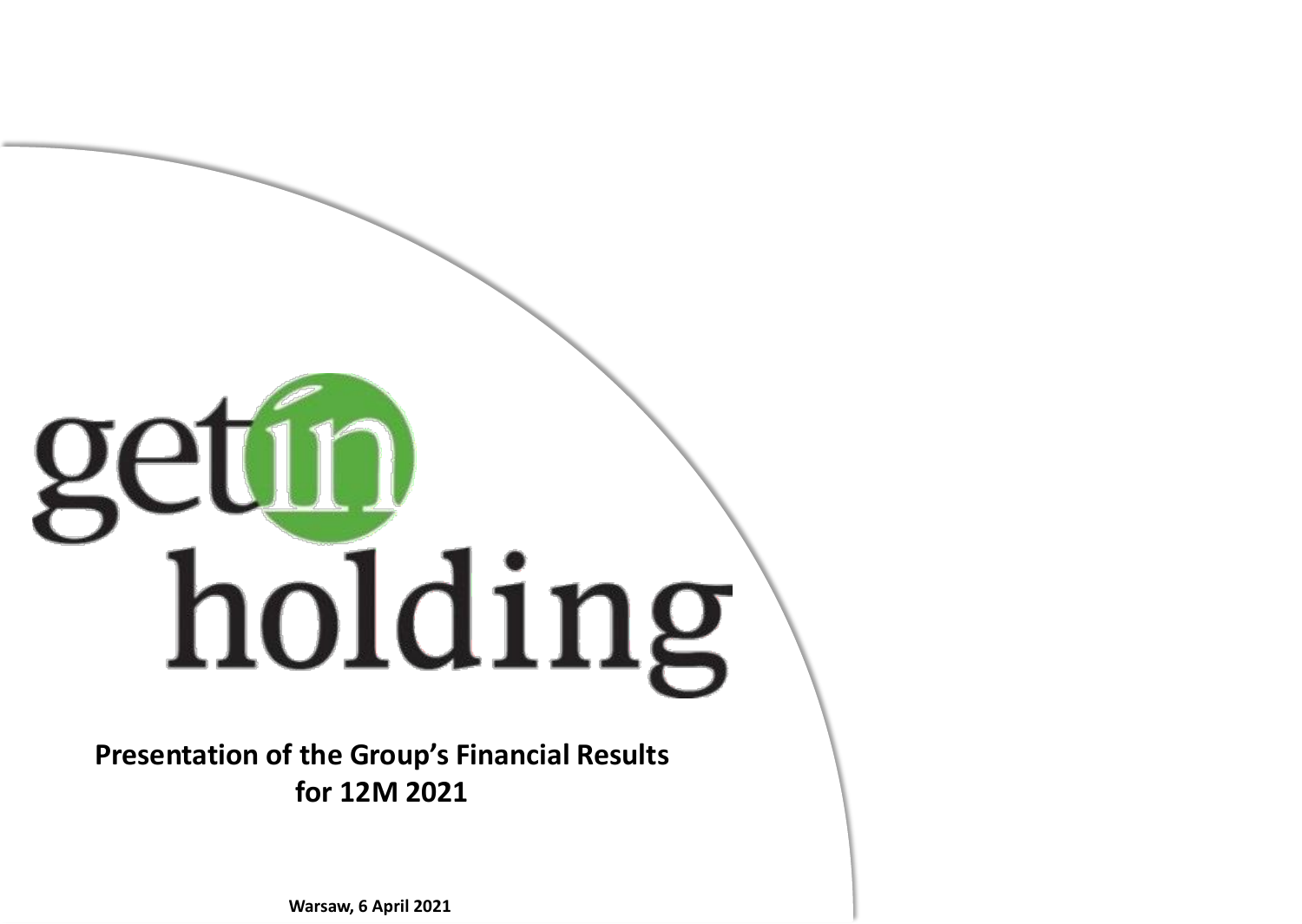

- Uncertainty around Russia's war on Ukraine entails risks for Poland. Further development is hard to anticipate.
- GDP growth at 7.3% in Q4 2021 vs -2.5% in Q4 2020.
- Record-high inflation: 8.5% in February (YoY); due to the war in Ukraine, inflation pressure is expected to mount with sharply rising electricity, gas and oil prices affecting all sectors of the economy.
- Unemployment rate 5.5% in February (vs. 6.5% in January 2021); in March, companies reported big attrition of employees from Ukraine who went back home.
- Interest rates 3.5%, expected further hikes.
- The war in Ukraine has overshadowed the pandemic but the risk remains.

# **POLAND UKRAINE**

- Dramatic situation caused by Russia's unprovoked invasion of Ukraine. Further development is hard to anticipate. The economy has turned gears to support national defence. Mass displacement of the population fleeing bombardment and shelling.
- GDP growth 6.1% in Q4 2021 vs -2.2% in Q1 2021.
- **■** Inflation in February 10.7%.
- Unemployment 10.6% at 31 December 2021 vs 10.1% at 31 December 2020.
- NBU hiked the rates by 50 pbs to 10% on 3 March 2021.
- UAH depreciating sharply against other currencies due to war.

### **FX RATES USED IN THE CONVERSION OF COMPANIES' RESULTS**

| <b>Exchange rates</b> | 2021'12 | 2020'12 | Y/Y             |
|-----------------------|---------|---------|-----------------|
| UAH                   | 0.1487  |         | $0,1326$ +12,1% |
| UAH average           | 0,1422  | 0,1439  | $-1.2%$         |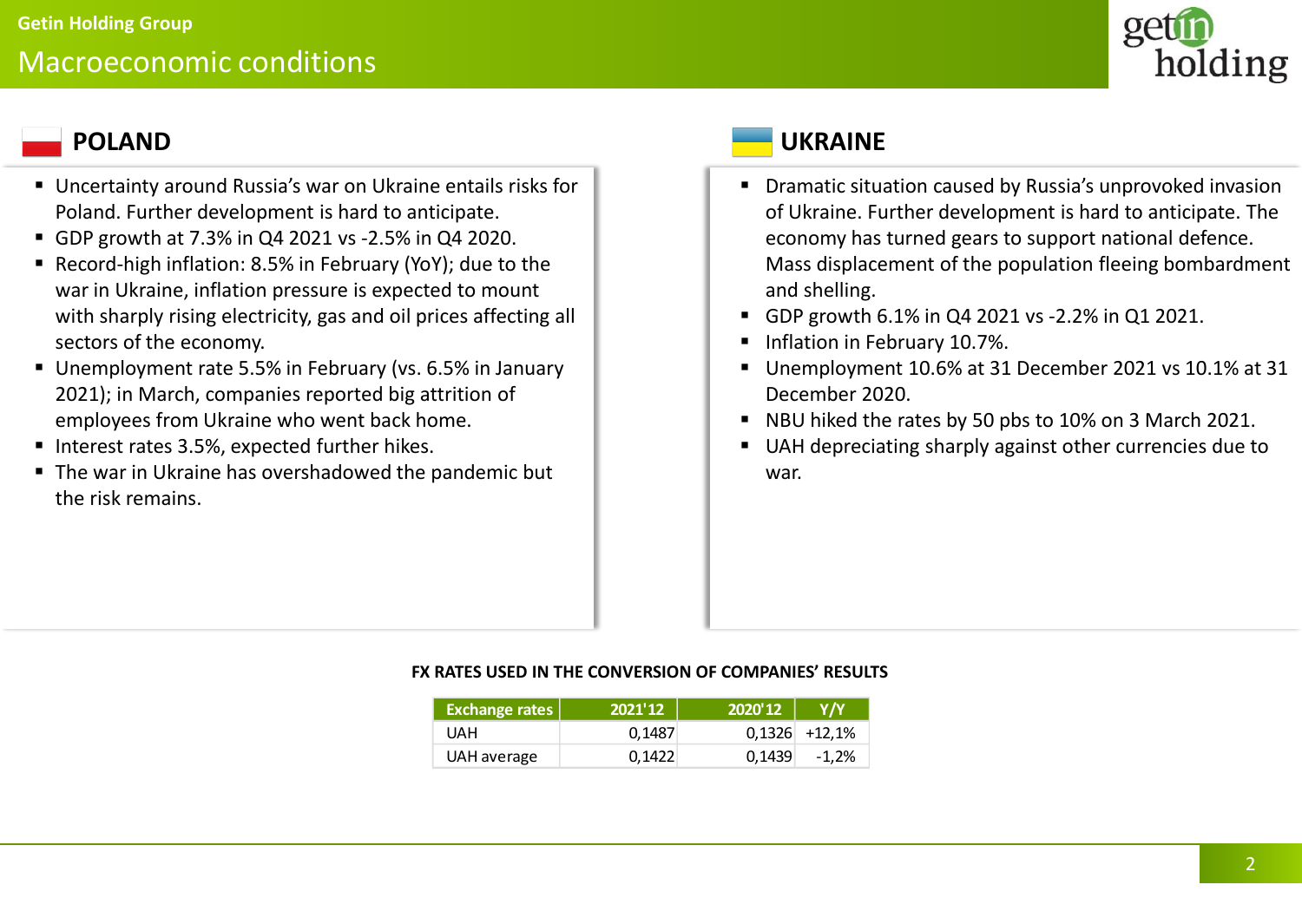### \*Net profit of the Group attributable to majority owners net of one-offs: (1) impact of the sale of the Belarus assets on Getin Holding Group results at (PLN 147.6 mn) due to the movement of FX differences on the entity fr of the assets of the Idea Bank Romania Group at (PLN 54.6 mn); and (3) impact of the measurement at fair value of MW Trade assets classified as held for sale as at the balance sheet date, which resulted in the recognition million).

# Structure and growth rate of the drivers of Group results in 12M 2021

- **Marked improvement in the foreign markets:** Net profit of foreign operations **PLN 123.7 mn** in 2021 vs PLN 95.7 mn in 2020.
- **A** Best ever 12 months of the Group's Ukraine business: strong market **recovery and normalisation of the COVID-19 situation.**
- **Net profit of the Group (core)\*** attributable to majority owners at **PLN 81.0 mn in 2021.**
- **The Company had no outstanding debt as at 31 December 2021 and its net cash stood at PLN 16.4 mn.**
- **The Company received payment for:**

**Getin Holding Group**

- **Belarus assets at PLN 75.7 mn,**
- **Romania assets at PLN 134.2 mn** (as at 31 December 2021)
- **and dividend from Ukraine at PLN 42.2 mn.**
- **Positive outcome of the Ostrowice Municipality case: MWT received PLN 37 mn** on 18 August 2021.
- **Adverse impact of M&As on Getin Holding Group's consolidated profits**  due to movement of FX differences on entities from equity to P&L and impact of revaluation.
- ↓ On 10 November 2021, Getin Holding signed a conditional agreement to sell 100% of Idea Bank (Ukraine) with First Ukrainian International Bank as buyer ("FUIB"). As at 31 December 2021, the Group classified under IFRS 5 the assets of the Ukraine companies as held for sale and their operations as discontinued operations. The tense geopolitical situation, and ultimately the war launched by Russia on 24 February 2022, prolonged the procedure carried out by the National Bank of Ukraine and resulted in a failure to meet the deadlines stipulated in the agreement with FUIB. Due to non-fulfilment of all conditions for transfer of Idea Bank shares specified in the agreement concluded with FUIB by 25 February 2022, the agreement was terminated.

|                                                                    | PLN m    |          |            |  |  |
|--------------------------------------------------------------------|----------|----------|------------|--|--|
|                                                                    | 2021     | 2020     | 2021/2020  |  |  |
| <b>International</b>                                               | 123.7    | 95.7     | $+29.3%$   |  |  |
| Russia                                                             | 0.0      | 7.8      | $-100.0\%$ |  |  |
| Ukraine                                                            | 108.6    | 57.0     | $+90.4%$   |  |  |
| Romania                                                            | 14.3     | 16.0     | $-10.5%$   |  |  |
| Belarus                                                            | 0.8      | 14.9     | $-94.7%$   |  |  |
| <b>MW Trade</b>                                                    | $-0.6$   | $-3.8$   | $-84.2%$   |  |  |
| <b>Getin Holding</b>                                               | $-2.3$   | 56.3     |            |  |  |
| <b>Non-controlling interest</b>                                    | 0.3      | $-1.8$   |            |  |  |
| <b>Others &amp; Consolidation Adjustments</b>                      | -41.0    | $-69.1$  |            |  |  |
| CORE Business Net profit attributable to equity holders of the Co. | 80.1     | 77.2     | $+3.6%$    |  |  |
| Impact of IB Belarus sales /assets value update (one off)          | $-147.6$ | $-84.6$  |            |  |  |
| Impact of sales of IB Romania (one off)                            | $-54.6$  |          |            |  |  |
| MW Trade assets value update (one off)                             | $-9.6$   |          |            |  |  |
| Impact of Carcade sales (one off)                                  |          | $-228.1$ |            |  |  |
| Compulsory restructuring of IBPL (one off)                         |          | $-111.8$ |            |  |  |
| Net profit attributable to equity holders of the Co.               | $-131.7$ | $-347.3$ |            |  |  |

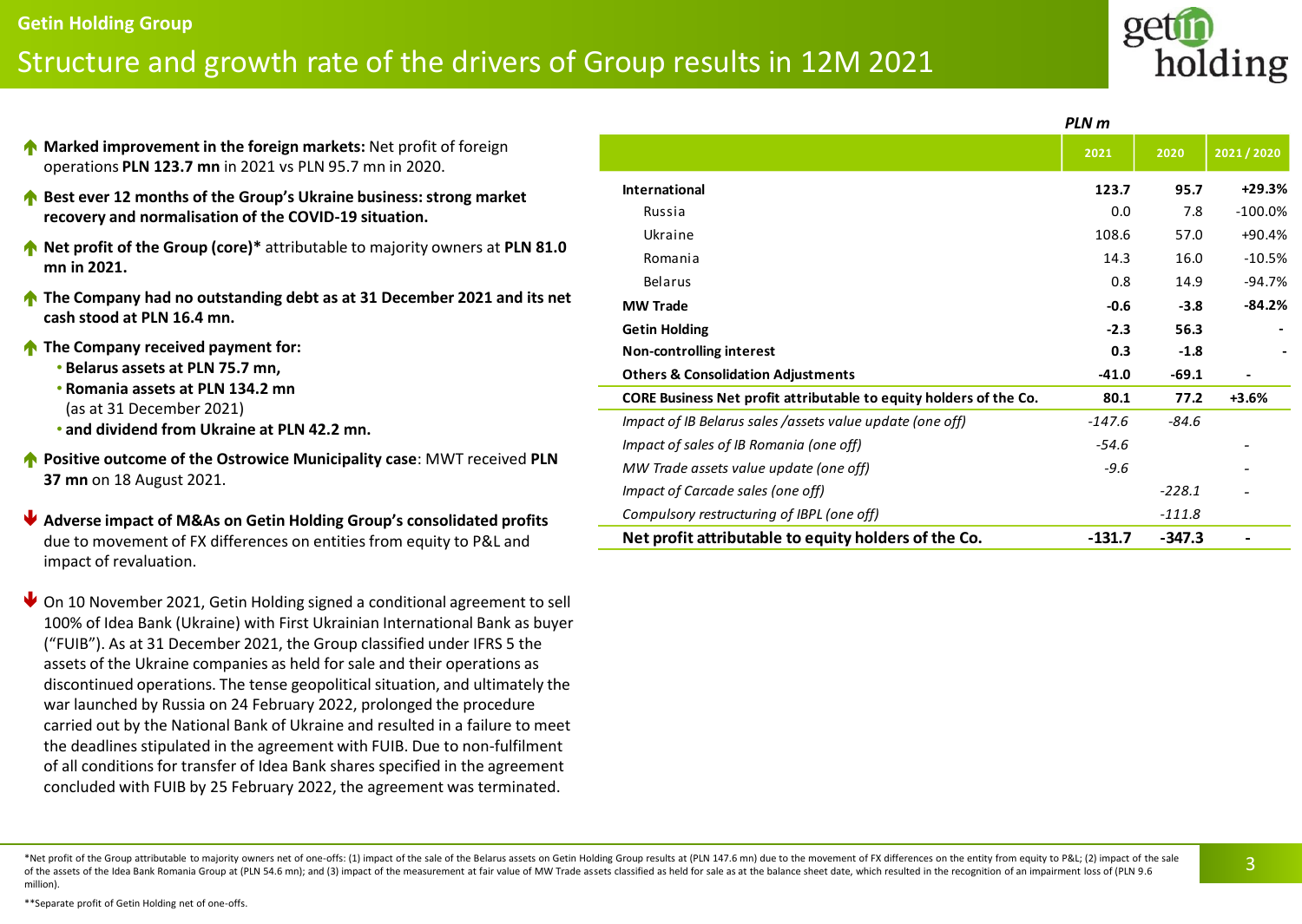## Ukraine war



# **Russia's brutal war on Ukraine**

**Russia's military aggression against Ukraine, as well as the demands made by Russia against not only Ukraine but also the European Union and NATO, generate the risk of an outbreak of armed conflict on an unimaginable scale, the consequences of which could be tragic for the world economy. The current geopolitical conditions, the sanctions imposed on Russia and the devastation in Ukraine caused by the invasion of Russian troops on a scale not seen since the end of World War II, may lead to the postponement of the sale of assets in Ukraine and adversely impact the possibility of their sale in the future.** 

**At the current stage, it is difficult to estimate both the time and cost of rebuilding Getin Holding Group's businesses in Ukraine**. Idea Bank (Ukraine) operates on a reduced scale. In the event of further escalation of the conflict, it is not ruled out that the Bank will cease its operations altogether if the situation threatens the lives of our employees and attacks on IT infrastructure prevent the Bank's systems from operating.

**Ensuring the safety of employees remains a priority for the Group**, which is why:

- Getin Holding and the Bank are taking measures to secure employees and their families and evacuate them from areas particularly exposed to the invasion of Russian troops.
- **The Bank's management is taking measures to support employees and protect them from Russian aggression;** to this end:
	- staff were given assistance with evacuation,
	- alternative accommodation has been secured away from locations where there is intense warfare,
	- support has been put in place for employees who have been called up for military service.
- **In Poland, Getin Holding has organised housing facilities in case the families of our employees fleeing war zones need them**.

### **In addition, the Bank has taken measures to:**

- ensure that customers have access to savings. As far as possible, the operation of the branch network is maintained where it does not pose a risk to employees and customers. Approximately 70% of the network, i.e., 52-55 branches, are regularly operational;
- maintain liquidity at an adequate level, ensuring that all obligations to customers are met and NBU standards are adhered to;
- offer facilitations to customers, i.e., credit holidays, extension of expiry dates of payment cards.

### **Idea Bank has also contributed to the Fund created by the NBU to support Ukraine's defence.**

**The Group has taken measures to secure the Bank's systems against increasing hacking attacks from the Russian Federation** and in case of attacks on the network infrastructure, which may result in cutting off access to the Bank's transaction system.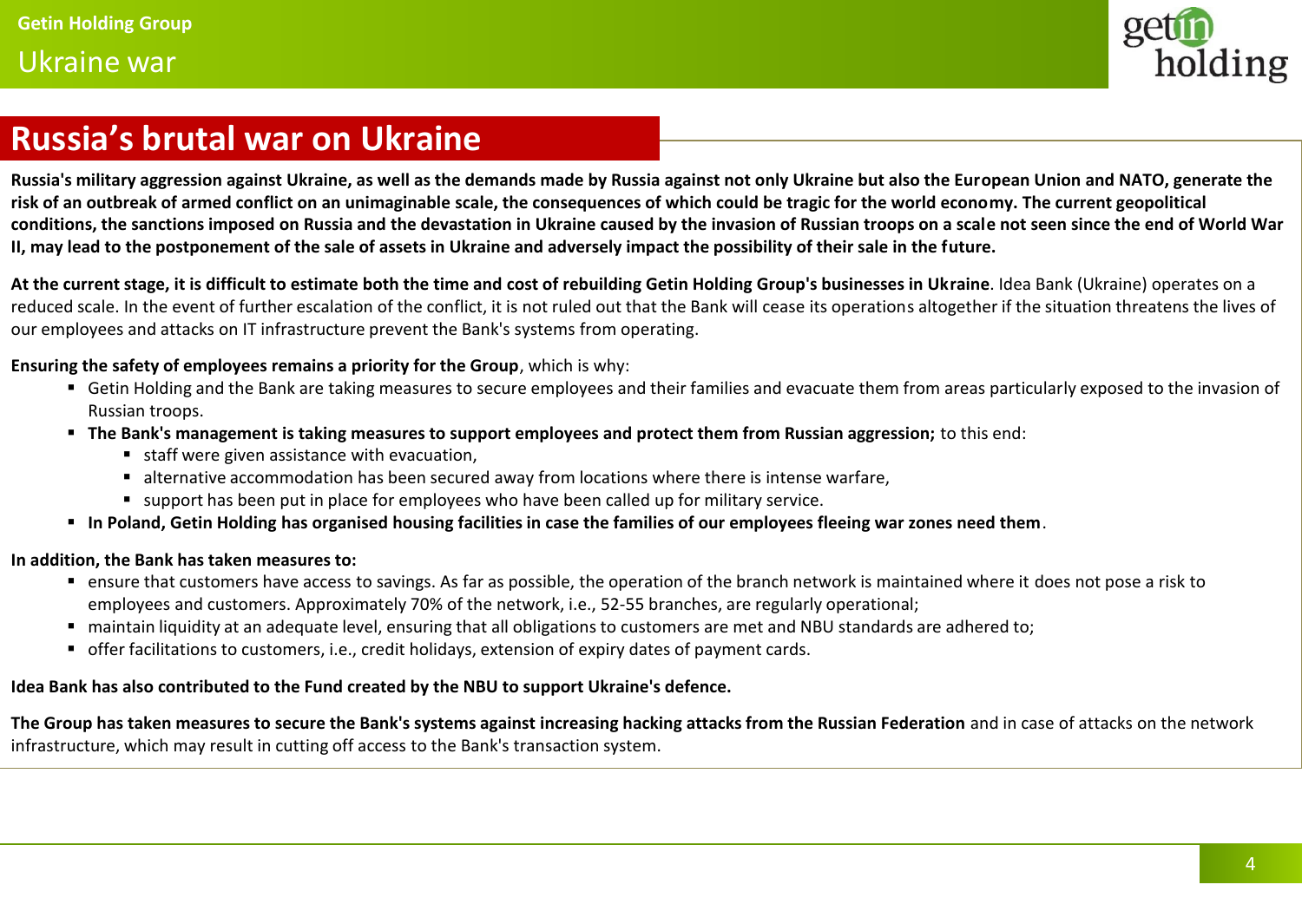### **Getin Holding Group**

# Sale of assets



# **Sale of assets:**

### **MW Trade**



- 
- **The selling price was PLN 21.5 mn**, P/BV = x0.61.
- The price was paid and the shares were transferred on 25 March 2022.

### **ROMANIA**



**Idea Bank Romania Group was sold on 29 October 2021**

- **The selling price was PLN 199 mn**, P/BV = x0.91.
- **EUR 29 mn was paid to HG's account (PLN 134.2 mn)** and the shares were transferred on 29 October 2021.
- Under the agreement, EUR 14 mn of the selling price was put in escrow for up to 3 years to secure a potential adjustment of the price and claims under warranties issued by Getin Holding.
- After closing, the reference amount was adjusted with the difference between the consolidated net asset value of Idea Bank Romania at Closing and the consolidated net asset value of Idea Bank Romania at 31 December 2020, i.e. +EUR 1.9 mn.
- As a result, GH received EUR 1 mn from the escrow account.
- On 16 February 2022, following a decision of the Romanian National Fiscal Administration Agency imposing a tax payment obligation on Idea Bank Romania's subsidiary, i.e., the occurrence of an event for which the Holding is liable under the Agreement, the Company issued an instruction to pay EUR 3.4 mn from the escrow account to IB Romania's subsidiary.

### **BELARUS**

**The Co** 

### **Idea Bank Belarus was sold on 1 April 2021.**

- **The selling price was PLN 75.7 mn,** P/BV = x0.55.
- The price was paid and the shares were transferred on 1 April 2021.

# **Ukraine:**

The tense geopolitical situation, and ultimately the war launched by Russia on 24 February 2022, prolonged the procedure carried out by the National Bank of Ukraine and resulted in a failure to meet the deadlines stipulated in the agreement with FUIB. Due to non-fulfilment of all conditions for transfer of Idea Bank (Ukraine) shares specified in the agreement concluded with FUIB by 25 February 2022, the agreement was terminated.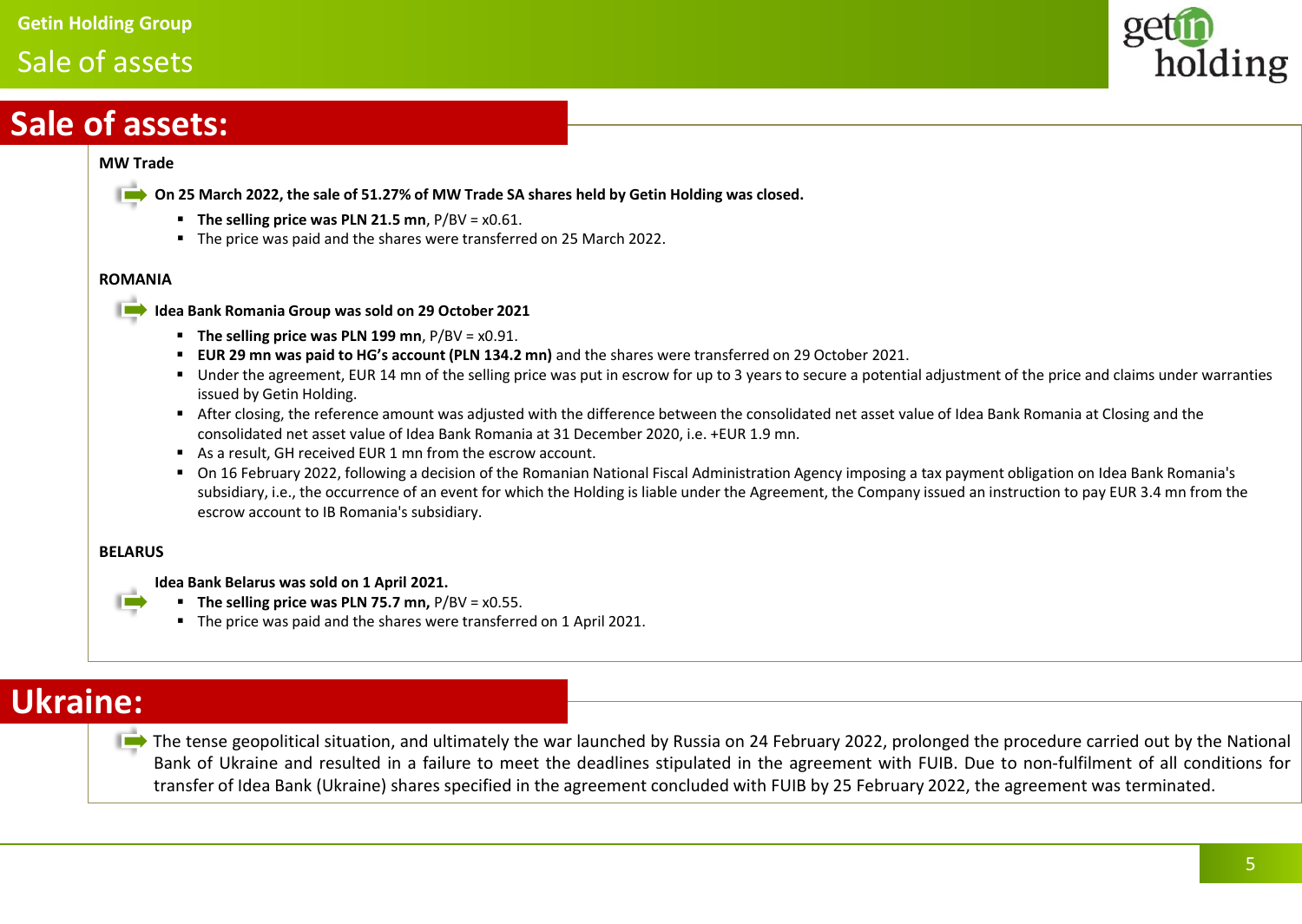# Superior profitability of the bank, record-high sales



# **Segment :: UKRAINE**

|                                    | mln PLN  |         |             | min UAH     |          |             |
|------------------------------------|----------|---------|-------------|-------------|----------|-------------|
| <b>Profit and loss</b>             | 2021     | 2020    | 2021 / 2020 | 2021        | 2020     | 2021 / 2020 |
| Interest income                    | 312,2    | 279,6   | $+11,7%$    | 2 196,4     | 1942,9   | $+13,0%$    |
| Interest expense                   | $-50,5$  | $-76,3$ | $-33,8%$    | $-355,0$    | $-530.0$ | $-33,0%$    |
| Net interest income                | 261,8    | 203,3   | $+28,8%$    | 1841.4      | 1412,9   | $+30,3%$    |
| Net fee and commission income      | 51,5     | 49,1    | $+5,0%$     | 362,4       | 341,0    | $+6,3%$     |
| Other operating income and expense | 5,3      | 8,1     | $-34,3%$    | 37,4        | 56,2     | $-33,5%$    |
| Net operating income               | 318,6    | 260,4   | $+22,3%$    | 2 2 4 1 , 2 | 1810.0   | $+23,8%$    |
| Overhead costs                     | $-112,6$ | $-99,4$ | $+13,3%$    | $-792,2$    | $-691,0$ | $+14,6%$    |
| Provision                          | $-72,6$  | $-91,6$ | $-20,8%$    | $-510,9$    | $-636,9$ | $-19,8%$    |
| Profit before income tax           | 133,4    | 69,4    | +92,2%      | 938,1       | 482,2    | +94,5%      |
| Income tax                         | $-24,8$  | $-12,4$ | x2,0        | $-174,3$    | $-85,9$  | x2,0        |
| Net profit (loss)                  | 108,6    | 57,0    | +90,4%      | 763,8       | 396,3    | +92,7%      |

|                                       | min PLN    | min UAH    |                            |             |            |                            |
|---------------------------------------|------------|------------|----------------------------|-------------|------------|----------------------------|
| <b>Balance sheet</b>                  | 2021-12-31 | 2020-12-31 | 2021-12-31 /<br>2020-12-31 | 2021-12-31  | 2020-12-31 | 2021-12-31 /<br>2020-12-31 |
| Cash and balances in the Central Bank | 15,6       | 13,9       | $+12,7%$                   | 104,9       | 104,5      | $+0,5%$                    |
| Amounts due from banks                | 52,5       | 45,6       | $+15,3%$                   | 353,3       | 343,6      | $+2,8%$                    |
| Amounts due from clients              | 719,1      | 505,7      | $+42,2%$                   | 4 8 3 6 , 2 | 3814,0     | $+26,8%$                   |
| Financial instruments                 | 65,2       | 69,3       | $-5,9%$                    | 438,6       | 522,6      | $-16,1%$                   |
| Tangible fixed assets                 | 27,1       | 21,6       | $+25,5%$                   | 182,1       | 162,8      | $+11,9%$                   |
| Other assets                          | 33,4       | 26,8       | $+24,5%$                   | 224,3       | 202,0      | $+11,1%$                   |
| <b>Total Assets</b>                   | 912,9      | 682,8      | +33,7%                     | 6 139,5     | 5 1 4 9, 5 | $+19,2%$                   |
| Amounts due to banks                  | 12,6       | 11,5       | $+9,4%$                    | 84,9        | 87,0       | $-2,4%$                    |
| Deposits                              | 628,6      | 506,9      | $+24,0%$                   | 4 2 2 7 , 6 | 3822,6     | $+10,6%$                   |
| Debt securities in issue              | 0,0        | 0,1        | $-100,0%$                  | 0,0         | 0,6        | $-100,0%$                  |
| Other liabilities                     | 44,9       | 36,4       | $+23,4%$                   | 301,9       | 274,4      | $+10,0%$                   |
| Equity                                | 226,8      | 127,9      | $+77,3%$                   | 1525,1      | 964,8      | $+58,1%$                   |
| <b>Total liabilities and equity</b>   | 912,9      | 682,8      | +33,7%                     | 6 139,5     | 5 1 4 9 .5 | $+19,2%$                   |

| <b>Performance indicators</b> | 2021  | 2020  |
|-------------------------------|-------|-------|
| <b>NIM</b>                    | 35,2% | 27,9% |
| <b>COR</b>                    | 11,9% | 15,7% |
| <b>COF</b>                    | 8,6%  | 12,6% |
| <b>ROE</b>                    | 61,2% | 39,4% |
| <b>ROA</b>                    | 13,6% | 7,3%  |
| C/I                           | 35,3% | 38,2% |
|                               |       |       |

**Net profit of Segment Ukraine** at **UAH 763.8 mn in 2021, up by 92.7%** vs UAH 396.3 mn in 2020.  $\bf{0}$ The profit of the segment includes:

- **Net profit of the Bank** at **UAH 601.1 mn** vs UAH 229.0 mn
- **Net profit of NFS** at **UAH 177.4 mn** vs UAH 162.4 mn
- $\bf \Phi$ **Sales up by 69.8% (in UAH)** YoY in 2021 – historically the best ever.
- $\bf{0}$ **Operating income in UAH up by 23.8%** YoY.
- $\mathbf{0}$ **Costs under control** – C/I 35.3%
- $\bf \Phi$ **Loan portfolio in UAH up by 26.8%** YTD.
- $\bf{f}$ **Provision costs down by 19.8% driven by improved client payments.**
- $\bf{f}$ **FX income of +UAH 12.2 mn**
- $\bf{0}$ Segment Ukraine subsidiaries paid dividend in a total amount of PLN 42.2 mn to Getin Holding in 2021.
- **CAR = 14.90% TIER 1 = 8.45% (Bank alone)** 6

**The consequences of Russia's brutal assault on Ukraine are currently difficult to assess. It is certain, however, that the economy and business will take time and huge resources to rebuild. The Getin Holding Group has taken measures aimed to support the fighting people and their families, including those who are not our employees. We are making every effort to protect our employees and their families and to safeguard our assets.**



Segment Ukraine: Idea Bank Ukraine, Gwarant Legal Support, New Finance Service and consolidation adjustments.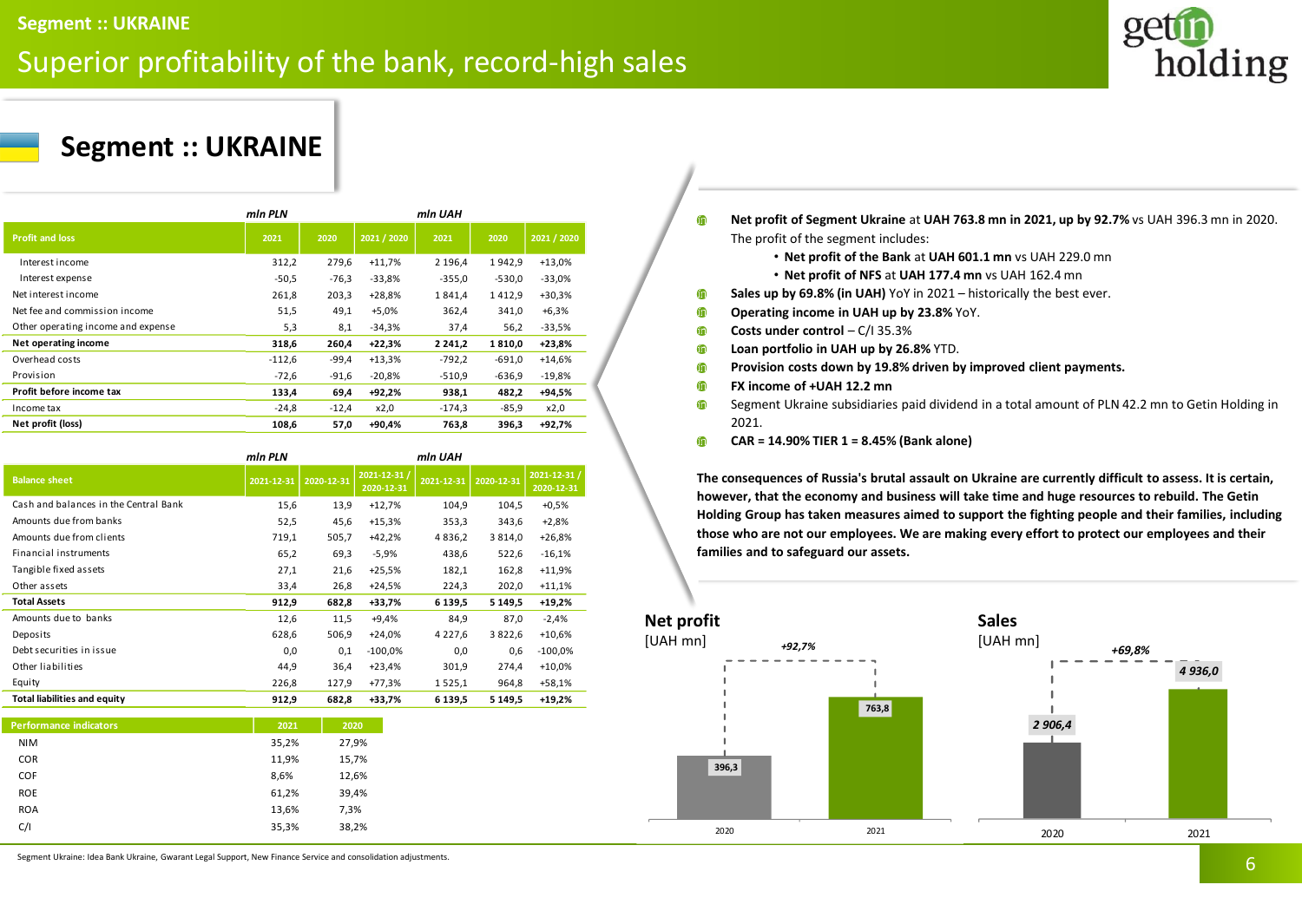# Continued activity in a difficult business environment





| PLN m                              |        |        |                              |  |  |
|------------------------------------|--------|--------|------------------------------|--|--|
| <b>Profit and loss</b>             | 2021   | 2020   | 2021 / 2020                  |  |  |
| Interest income                    | 2.0    | 4.1    | $-51.5%$                     |  |  |
| Interest expense                   | $-0.9$ | $-1.9$ | $-52.3%$                     |  |  |
| Net interest income                | 1.1    | 2.2    | $-50.9%$                     |  |  |
| Net fee and commission income      | $-0.2$ | 0.0    |                              |  |  |
| Other operating income and expense | 0.1    | 0.0    | x3.6                         |  |  |
| Net operating income               | 0.9    | 2.2    | $-58.2%$                     |  |  |
| Overhead costs                     | $-3.1$ | -4.0   | $-21.0%$                     |  |  |
| Provision                          | 0.7    | $-0.4$ | $\qquad \qquad \blacksquare$ |  |  |
| Profit before income tax           | $-1.5$ | $-2.1$ | $-28.3%$                     |  |  |
| Income tax                         | 0.9    | $-1.7$ | $\overline{a}$               |  |  |
| Net profit (loss)                  | $-0.6$ | $-3.8$ | -84.2%                       |  |  |

*PLN m*

| <b>Balance sheet</b>                | 2021-12-31 | 2020-12-31 | 2021-12-31 /<br>2020-12-31 |
|-------------------------------------|------------|------------|----------------------------|
| Amounts due from banks              | 50.2       | 15.0       | x3.3                       |
| Intangible assets                   | 0.0        | 0.0        | $-50.0%$                   |
| Tangible fixed assets               | 1.3        | 1.5        | $-8.5%$                    |
| Other assets                        | 17.5       | 87.1       | -79.9%                     |
| <b>Total Assets</b>                 | 69.0       | 103.6      | $-33.4%$                   |
| Amounts due to banks                | 8.1        | 40.5       | $-80.1%$                   |
| Other liabilities                   | 0.4        | 1.8        | $-80.1%$                   |
| Equity                              | 60.6       | 61.2       | $-1.0%$                    |
| <b>Total liabilities and equity</b> | 69.0       | 103.6      | $-33.4%$                   |

- $\bullet$ **In August 2021, the Company received PLN 37 mn** after the court judgment in the Ostrowice Municipality case became final.
- $\bullet$ **Net profit at (PLN 0.6 mn) in 2021.**
- **PLN 9.1 mn exposure to UCK Warsaw and Pekao's debt purchased at**   $\bullet$ **PLN 10.7 mn paid in July 2021**
- **Regular repayment of the portfolio and financial liabilities**.  $\bullet$
- No commission income, curbed by the pandemic and GNB's strict lending  $\bullet$ conditions which largely prevent sales of loans as an intermediary.
- **The Company's cash in bank accounts totalled PLN 50.1 mn as at 31**   $\bullet$ **December 2021.**
- The sale of 51.27% of MW Trade SA held by Getin Holding was closed on  $\bf{r}$ 25 March 2022. GH received PLN 21.5 mn.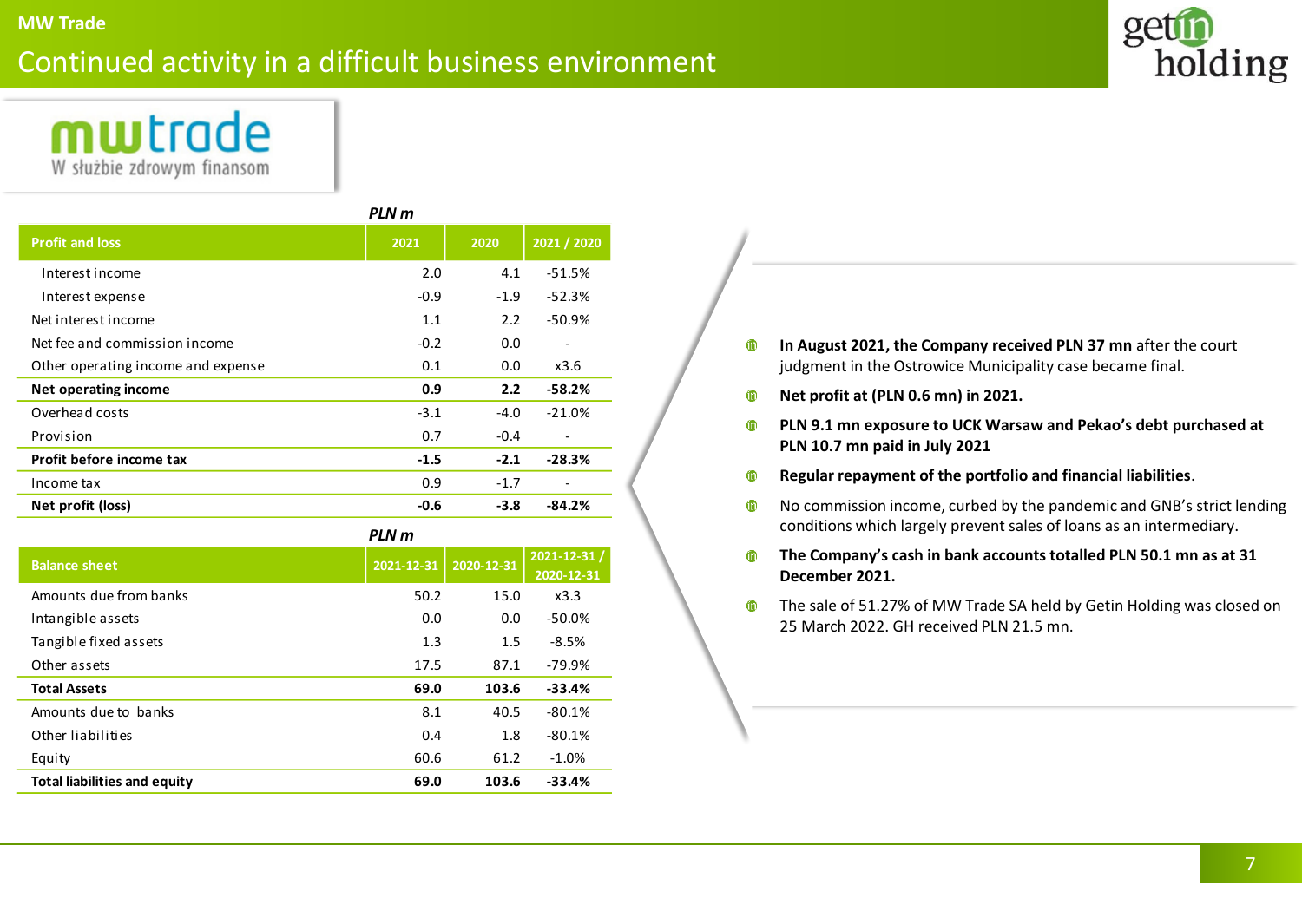

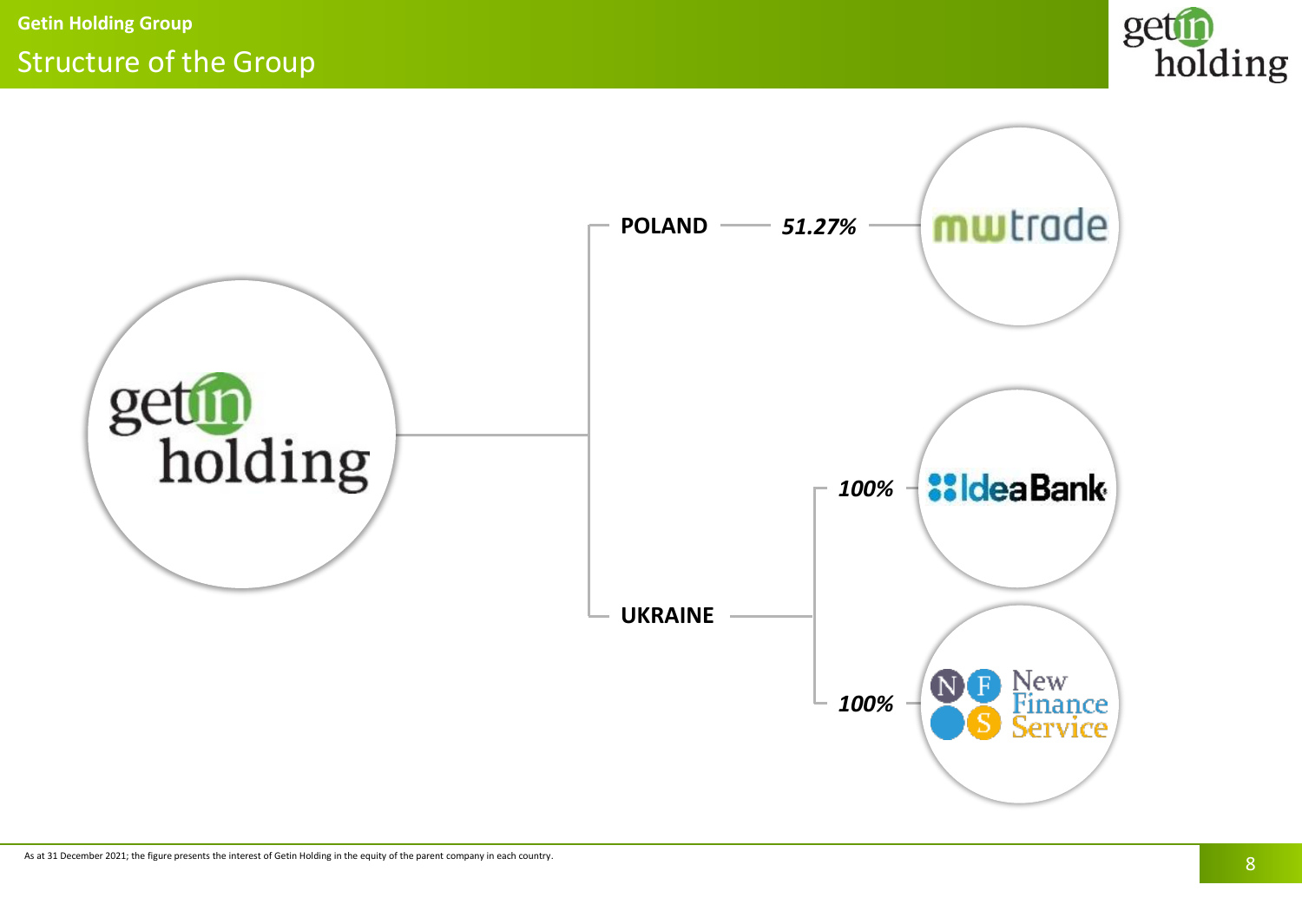

| 2021   PLN mn                                        | <b>Getin</b><br><b>Holding</b> | Cons. adj. &<br>other<br>companies | <b>Getin</b><br><b>Holding</b><br><b>Group</b> |
|------------------------------------------------------|--------------------------------|------------------------------------|------------------------------------------------|
| Interest income                                      | 0.2                            | 0.0                                | 0.3                                            |
| Interest expense                                     | $-4.0$                         | 0.0                                | $-4.0$                                         |
| Net interest income                                  | $-3.8$                         | 0.0                                | $-3.8$                                         |
| Net fee and commission income                        | 0.5                            | $-0.5$                             | 0.1                                            |
| Other operating income and expense                   | 0.0                            | $-11.5$                            | $-11.5$                                        |
| <b>Net operating income</b>                          | $-3.2$                         | $-12.0$                            | $-15.2$                                        |
| Overhead costs                                       | $-24.2$                        | $-0.2$                             | $-24.3$                                        |
| Profit before income tax                             | $-27.4$                        | $-12.2$                            | $-39.6$                                        |
| Income tax                                           | $-12.6$                        | 0.0                                | $-12.6$                                        |
| <b>Profit (loss) from continuing operations</b>      | $-40.0$                        | $-12.2$                            | $-52.1$                                        |
| <b>Profit (loss) from discontinued operations</b>    | 0.0                            | $-79.9$                            | $-79.9$                                        |
| Net profit (loss)                                    | $-40.0$                        | $-92.1$                            | $-132.0$                                       |
| Non-controlling interest                             |                                |                                    | 0.3                                            |
| Net profit attributable to equity holders of the Co. |                                |                                    | $-131.7$                                       |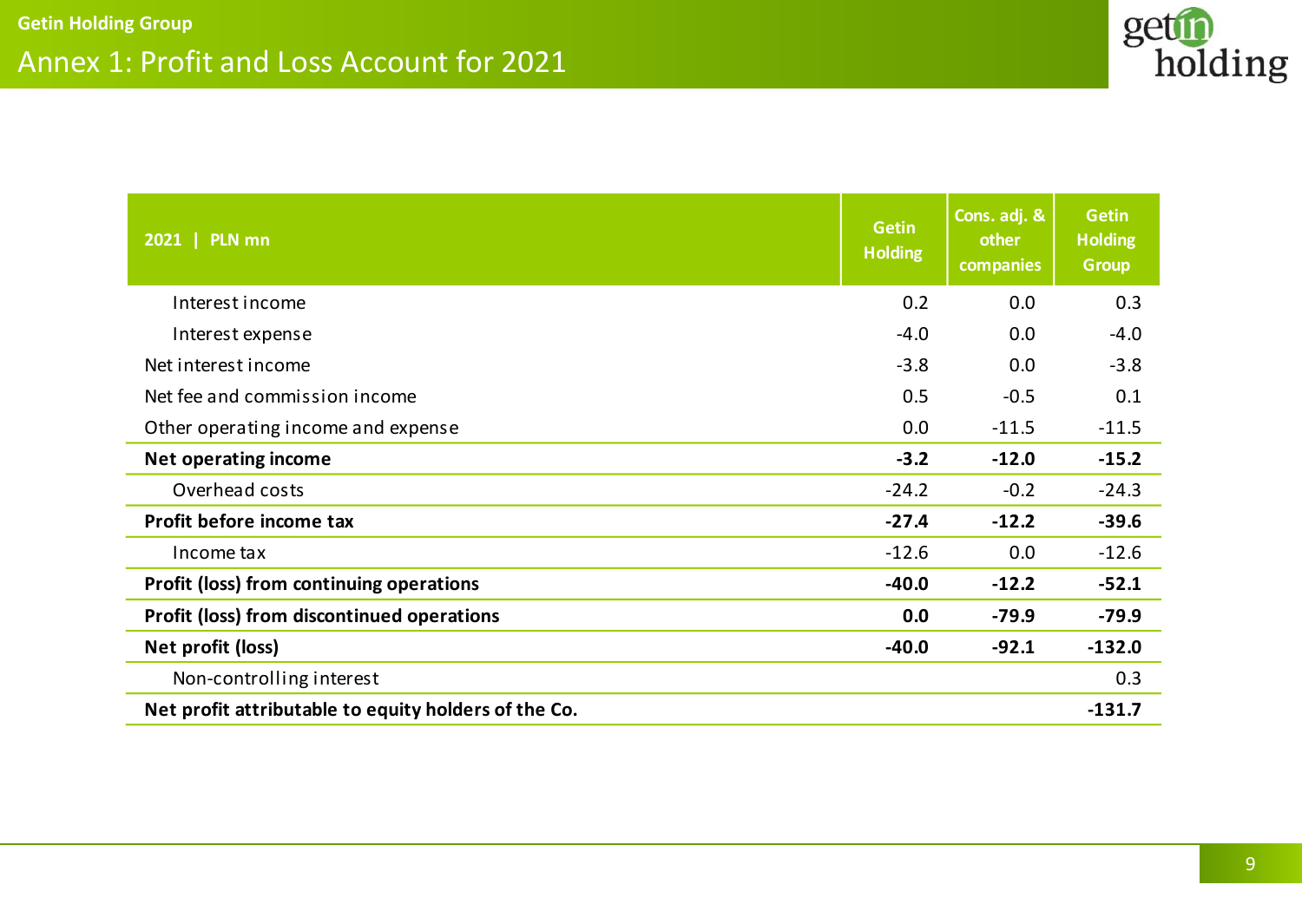

| 2021-12-31   PLN m                                | <b>Getin</b><br><b>Holding</b> | Cons. adj. &<br>other<br>companies | <b>Getin</b><br><b>Holding</b><br><b>Group</b> |
|---------------------------------------------------|--------------------------------|------------------------------------|------------------------------------------------|
| Amounts due from banks and financial institutions | 16.4                           | 4.0                                | 20.4                                           |
| Net investments in financial lease                | 0.1                            | 0.0                                | 0.1                                            |
| Financial instruments                             | 215.9                          | 0.0                                | 215.9                                          |
| Investments in associates                         | 3.6                            | $-3.6$                             | 0.0                                            |
| Tangible fixed assets                             | 1.7                            | 0.0                                | 1.7                                            |
| Tax assets                                        | 0.0                            | 9.7                                | 9.7                                            |
| Other assets                                      | 465.0                          | 1724.6                             | 1 207.7                                        |
| <b>Total Assets</b>                               | 702.8                          | 752.7                              | 1455.5                                         |
| Other liabilities measured at amortized cost      | 59.7                           | 0.0                                | 59.7                                           |
| Other liabilities                                 | 10.3                           | 694.6                              | 704.2                                          |
| <b>Total liabilities</b>                          | 70.1                           | 693.8                              | 763.9                                          |
| <b>Equity</b>                                     | 632.7                          | 58.8                               | 691.6                                          |
| <b>Total liabilities and equity</b>               | 702.8                          | 752.7                              | 1455.5                                         |